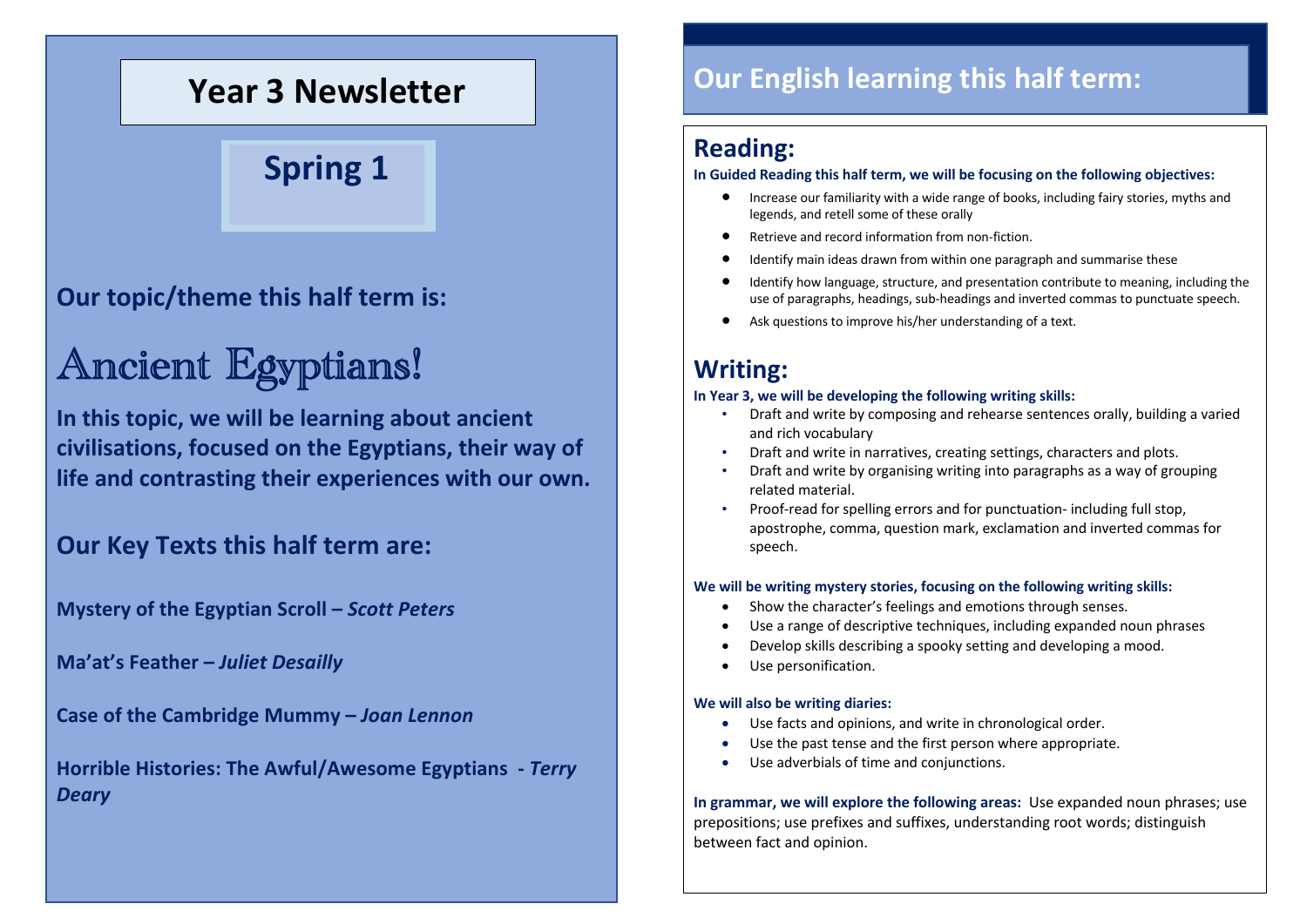### **Our Maths learning this half term:**

#### **Continue Multiplication and Division**

- Recall and use multiplication and division facts for the 3, 4 and 8 multiplication tables.
- Write and calculate mathematical statements for multiplication using the multiplication tables for Year 3, including for two-digit numbers times one-digit numbers, using mental and progressing to formal written methods.
- Write and calculate mathematical statements for division using the multiplication tables for Year 3, including for two-digit numbers times one-digit numbers, using mental and progressing to formal written methods.
- Solve problems, including missing number problems, involving multiplication and division, including integer scaling problems and correspondence problems in which n objects are connected to m objects.

#### **Statistics**

- Interpret and present data using bar charts, pictograms and tables.
- Solve one-step and two-step questions such as 'How many more?' and 'How many fewer?' using information presented in scaled bar charts and pictograms and tables.

**We will continue to develop our counting and mental maths skills throughout our maths units, as well as revisiting any previous misconceptions.**

### **Our Science and Computing learning this half term:**

### **Science**

#### **Our unit of science this half term is focused on forces. We will be covering the following knowledge areas:**

- I can notice that some forces need contact between two objects, but magnetic forces can act at a distance
- I can observe how magnets attract or repel each other and attract some materials and not others describe magnets as having two poles
- I can predict whether two magnets will attract or repel each other, depending on which poles are facing.
- I can compare and group together a variety of everyday materials on the basis of whether they are attracted to a magnet, and identify some magnetic materials

#### **We will be developing the following enquiry skills:**

- Raise relevant questions and use different forms of enquiry to answer them
- Recognise when a simple fair test is necessary and help to decide how to set it up
- Make systematic observations. Make decisions about what observations to make, how long to make them for and the type of equipment needed.
- Notice natural patterns and decide what data to collect to identify them.

### **Computing**

**Our unit of computing this half term is focused on programming, focused on sequencing.**

- I know what an algorithm is
- I know what a program is.
- I know what sequence means.
- I can design a program.
- I can follow a sequence of instructions.
- I can explain how an algorithm works.

#### **Our digital literacy focus this half term will be on safe use of the internet, focused on websites that sell products.**

- I understand that the main purpose of some websites is to encourage you to buy things.
- I can evaluate a website to determine its purpose.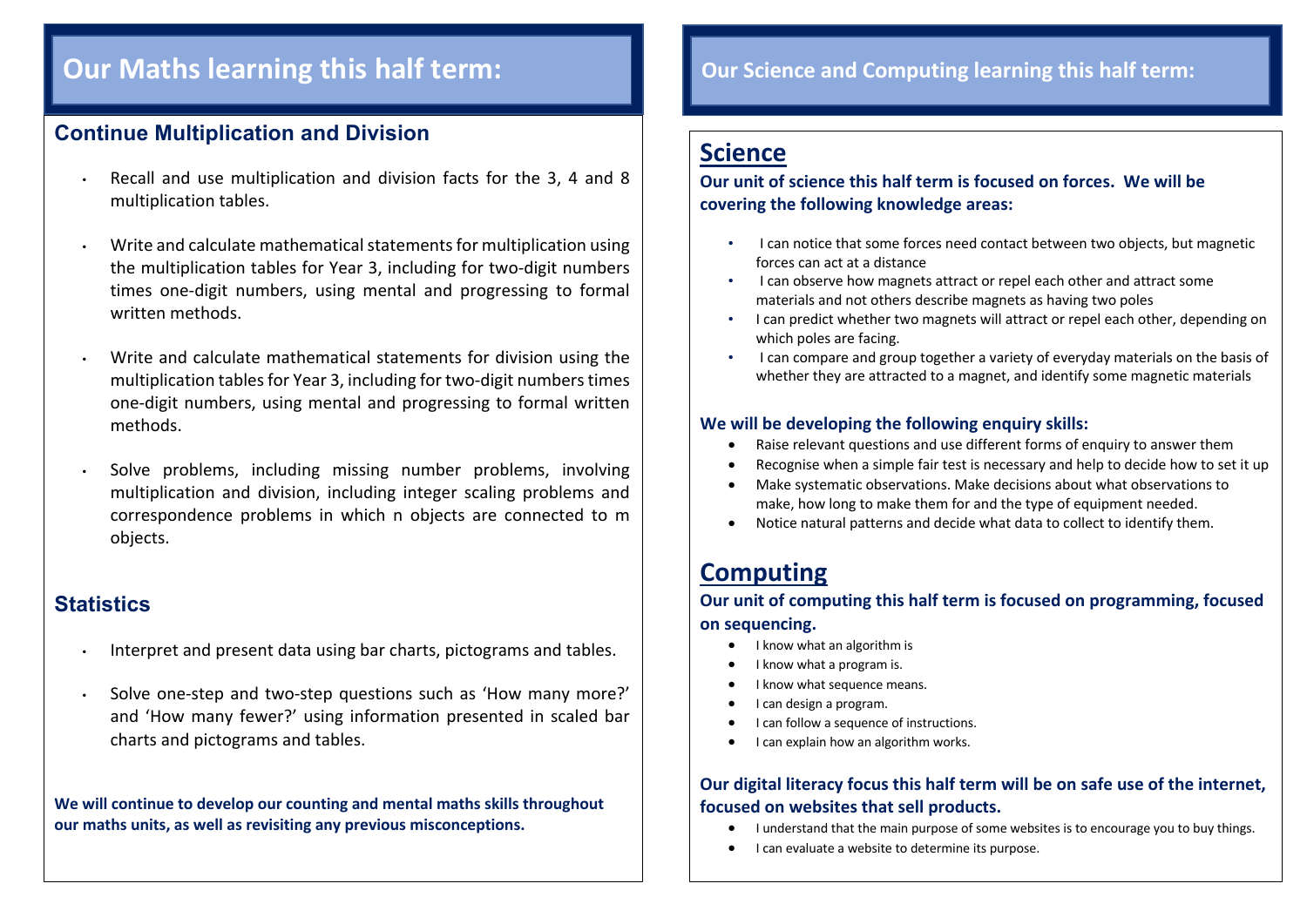### **Our Humanities learning this half term: Our Creative Arts learning this half term:**

### **History:**

 $\overline{\phantom{a}}$ 

**Our history focus this half term will be on the achievements of the earliest civilisations before focusing on Ancient Egypt.**

- When and where did ancient civilisations start?
- What were the achievements of Ancient Sumer, the Indus Valley and the Shang Dynasty? (looking at writing systems, time systems, town planners, public health, structures of government)
- Who were the Ancient Egyptians?
- What was life like in Ancient Egypt?

#### **We will be developing the following historical skills:**

- Develop chronologically secure knowledge and understanding of British, local and world history.
- Establish clear narratives within and across the periods they study.
- Address and devise historically valid questions about change, similarity and difference.
- Note connections, contrasts and trends over time.
- Address and devise historically valid questions about significance.
- Understand how our knowledge of the past is constructed from a range of sources.

### **RE:**

**In RE, we will explore the question: 'Who are the saints of God and why are they important?' We will learn about different saints, comparing and contrasting their stories, and exploring their significance to religious believers.**

### **Spanish:**

In Spanish this half term, we will continue to revise our newly-acquired language before moving onto food. We will also begin to learn about the gender of nouns and direct articles.

**Art: We will be looking at different portrait artists, such as Marc Chagall and Rene Magritte, learning about their work before imitating their style and creating our own pieces of artwork.**

#### **We will develop the following skills:**

- Demonstrate experience in different grades of pencil and other implements to draw different forms and shapes.
- Mix colour, shades and tones with increasing confidence.
- Confidently create different effects and textures with paint according to what is needed for the task.

### **Music:**

#### **Improvise**

- Improvise using instruments.
- Explore genre while using major/minor scales to improvise in the 'style of'.
- Create polyrhythms using instruments and record the findings.
- Improvising melodies in a variety of genre.
- Understanding expression, phrasing, ostinati and employing technique
- when using major and minor scales.